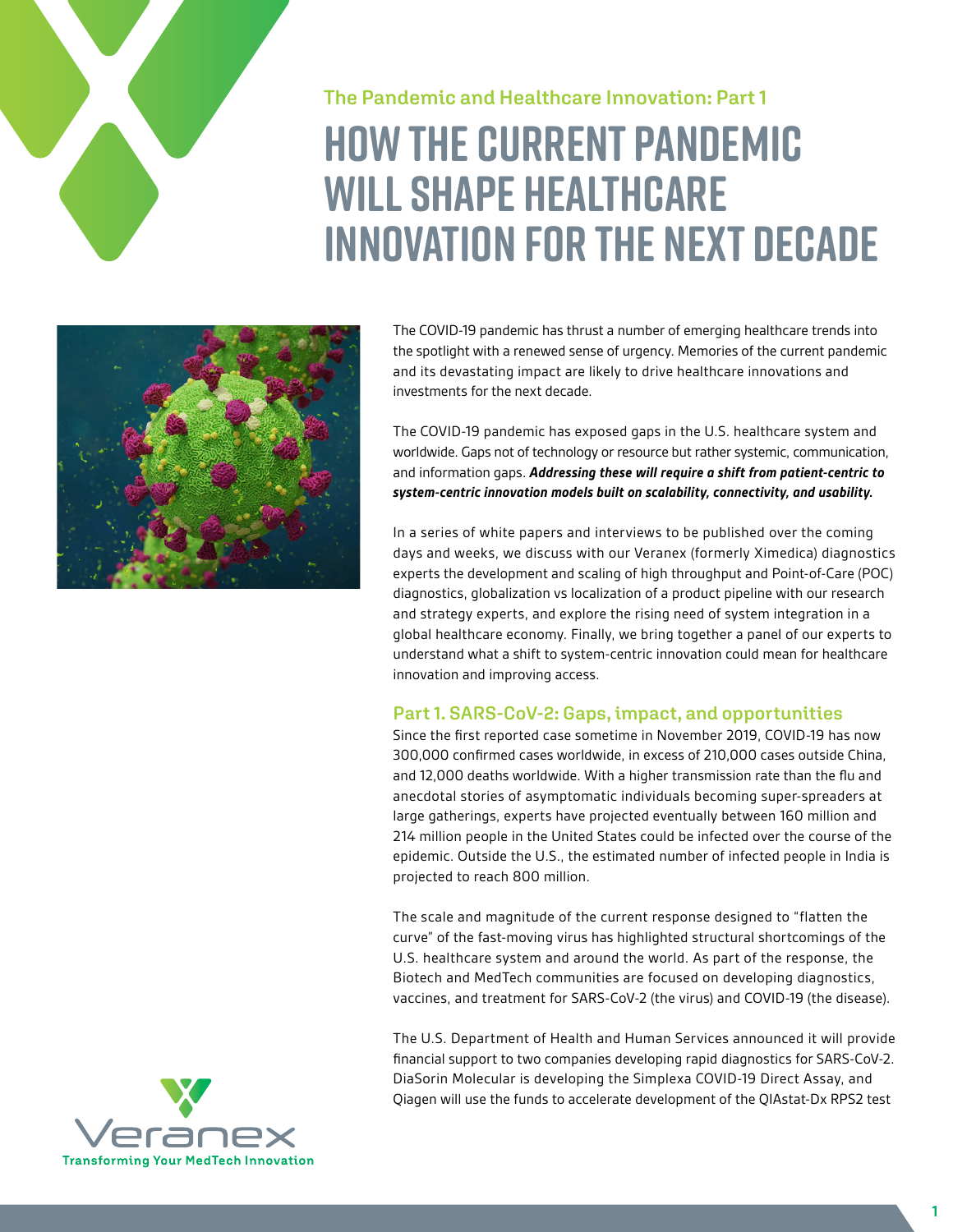

# "A NUMBER OF SMALL AND LARGE COMPANIES ARE SPEARHEADING AN EFFORT TO DEVELOP A COVID-19 VACCINE, INCLUDING TEAMS FROM GSK/ CEPI, JOHNSON & JOHNSON/BARDA, MODERNA, CLOVER BIOPHARMACEUTICALS, AND MANY OTHERS."

for COVID-19. The FDA also rapidly approved Abbott, Thermo Fisher, and Roche's high throughput coronavirus diagnostics within 24 hours of submission. Roche's test kit will run on the company's 6800/8800 molecular testing systems while Thermo Fisher test kit will run on Applied Biosystem's 7500 Fast Dx Real-time PCR instrument. As the situation continues to evolve, we expect a number of Point-of-Care (POC) platforms to announce new rt-PCR assays shortly.

Major government contracts such as those expected for COVID-19, have a precedent of accelerating product development into a large, well-defined market, which becomes an important strategic advantage for the company to leverage future growth. A decade ago, Cepheid first rose to prominence when it developed an anthrax assay under the direction of the United States Postal Service (USPS) and was awarded subsequent contracts to test the U.S. mail for signs of biological warfare. They later leveraged rising TB awareness worldwide to launch their High Burden Developing Country (HBDC) program which helped Cephied place over 10,000 tools worldwide in 2016.

In February, BARDA announced it is accepting abstracts under AOI #4: 2019-nCoV, to advance an in vitro diagnostics for the detection of 2019-nCOV in clinical samples, including upper and lower respiratory tract specimens.

Important issues that will need to be addressed beyond the scientific merits of any new assays are:

- Scalability and quality of new POC tests
- Sample collection and sample management for global deployment
- Rapidly scaling R&D resources, designing for manufacturability, and quality management

In the search for an effective vaccine or therapy, the Biotech community has been leveraging recent advances in machine learning to accelerate vaccine and drug discovery. By January 2020, multiple teams have reported targets of computation drug-repurposing therapies via a virtual screening of drug libraries to find suitable drug target pairs. This strategy has previously proven effective for diseases such as Ebola, ZIKA, dengue, and influenza.

Similarly, for COVID-19, initial reports indicate that small molecule drugs Prulifloxacin, Bictegravir, Nelfinavir, and Tegobuvi exhibit high binding affinity against the main SARS-CoV protease and were likely candidates for SARS-CoV-2. Based on additional computational studies Nelfinavir, which is an approved HIV protease inhibitor, was identified as a primary candidate.

Insilico Medicine, a biotechnology company that is dedicated to "artificial intelligence for drug discovery, biomarker development, and aging research," caught the attention of worldwide news media when they released six novel drug candidates to treat COVID-19. The list was generated using a generative chemistry pipeline that represented a more "bottom up" approach than the repurposing attempts discussed above.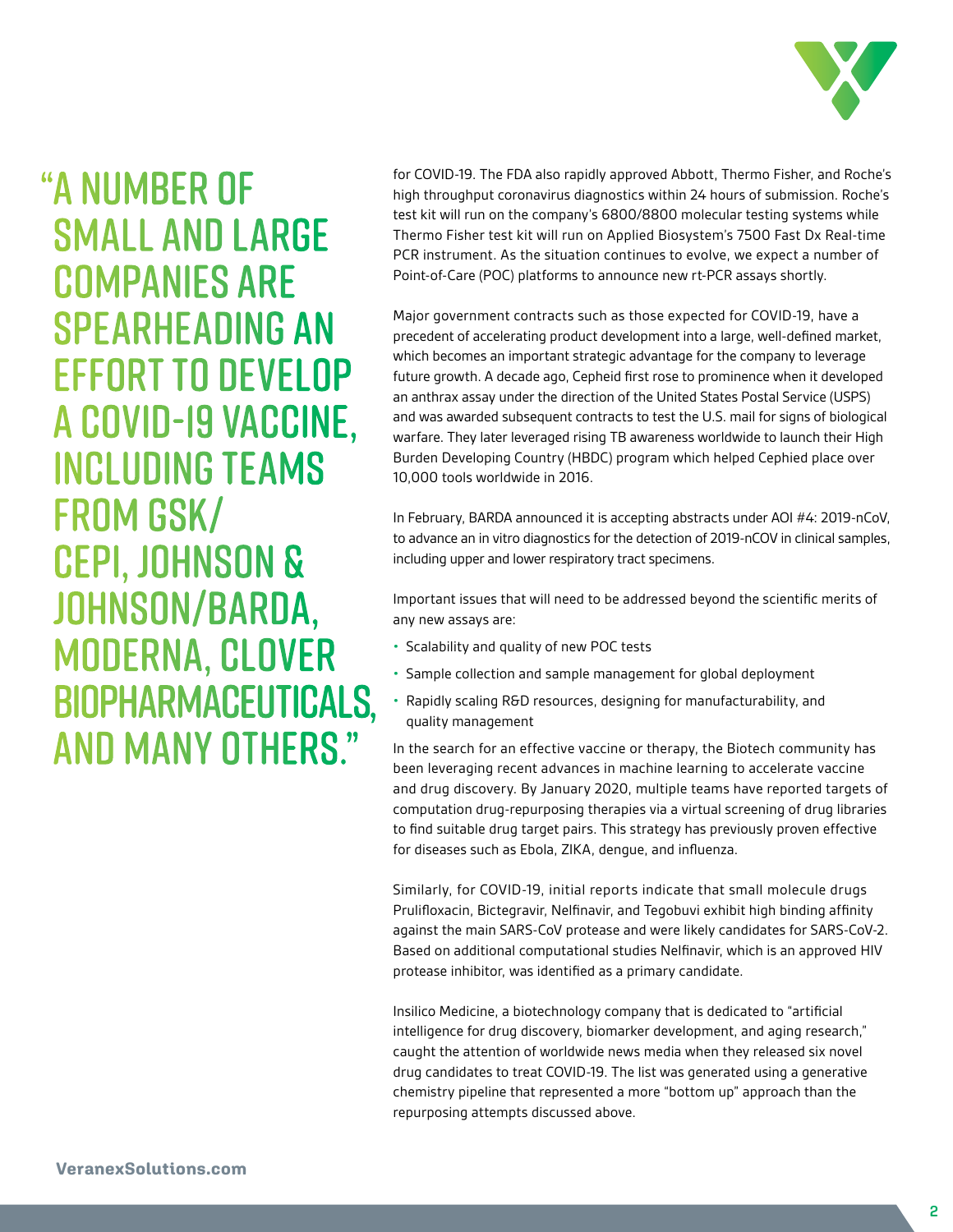

# "THE MAGNITUDE OF DELIVERING SCALABLE AND TECHNOLOGY-DRIVEN HEALTHCARE IN TODAY'S CONNECTED ECONOMY, POSES A CHALLENGE THAT COVID-19 HAS ACUTELY DEMONSTRATED WE ARE NOT READY FOR."

A number of small and large companies are spearheading an effort to develop a COVID-19 vaccine, including teams from GSK/CEPI, Johnson & Johnson/BARDA, Moderna, Clover Biopharmaceuticals, and many others. Current efforts are largely leveraging existing platforms as well as progress from the SARS-CoV efforts. Moderna reported the first patient trials of their novel vaccine in Seattle, Washington, in March.

It is important to remember that the earliest vaccine to reach the market will still take 12-18 months. In the meantime, the scale of the pandemic is unprecedented and the challenge of delivering the vaccine will be an equally formidable challenge. For example, the size and shape of a vaccine package can greatly affect supply chain operations as evidenced in 2006 when the initial packaging for rotavirus vaccines was too large for supply chains in Latin America to handle. Both Merck's RotaTeq and GlaxoSmithKline's Rotarix filled substantially greater cold chain volumes than other routine vaccines, creating and exacerbating bottlenecks that ultimately disrupted the flow of all vaccines.

The magnitude of delivering scalable and technology-driven healthcare in today's connected economy, poses a challenge that COVID-19 has acutely demonstrated we are not ready for. COVID-19 has shown that healthcare innovation will evolve beyond individual products, become more global, more integrated, and more connected.

So, what are the higher level questions we must consider as opposed to the constraints of a specific technology:

- Who are the key stakeholders in the vaccine supply chain?
- There are a number of technologies that can replace the needle and syringe; what are bottlenecks restricting higher adoption?
- The worldwide demand for a COVID-19 vaccine and therapy could be unprecedented; what are key issues to address when viewed through a user centered lens (cultural, resource, language)?